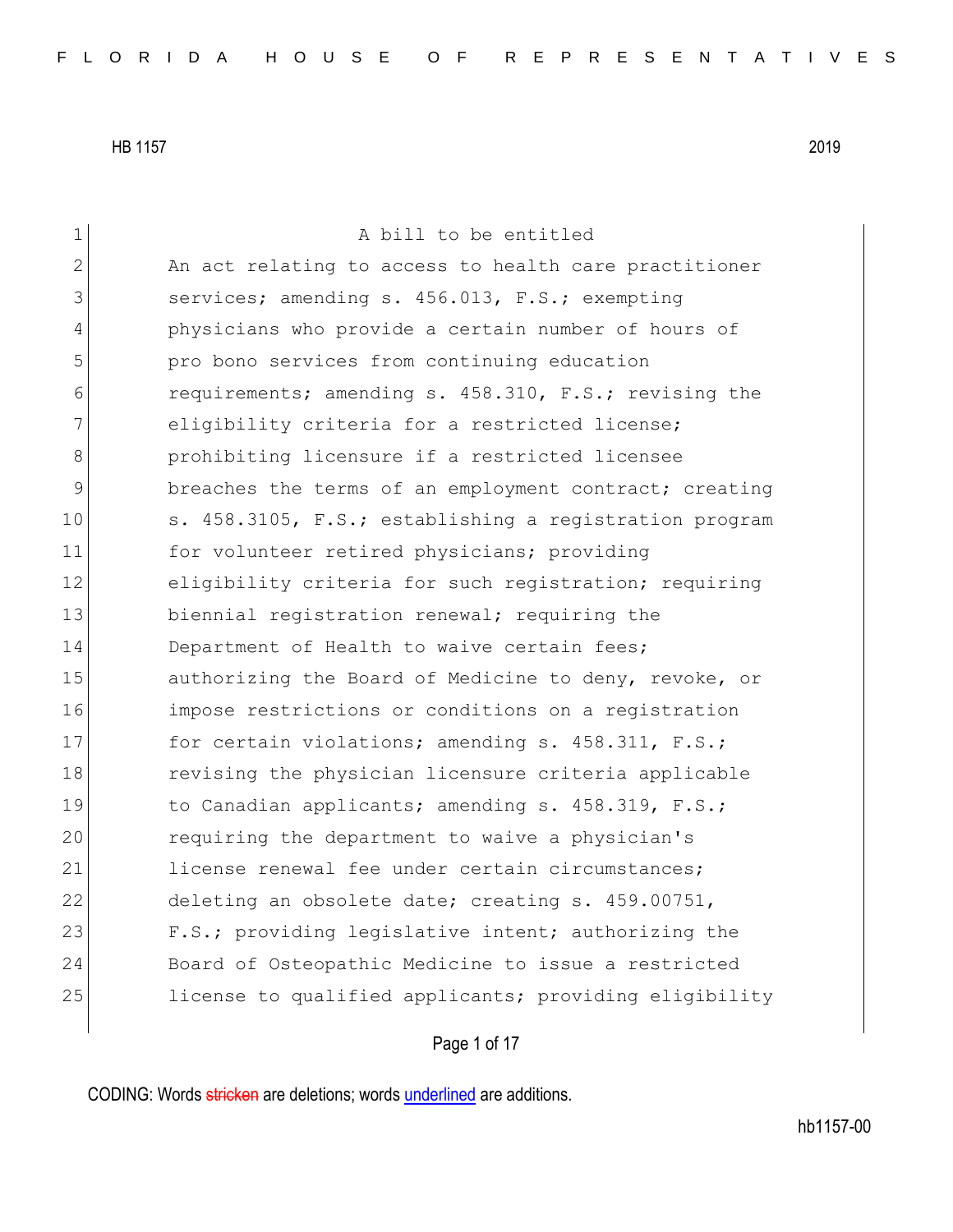26 criteria for such license; prohibiting licensure if a 27 restricted licensee breaches the terms of an 28 employment contract; creating s. 459.00752, F.S.; 29 establishing a registration program for volunteer 30 retired osteopathic physicians; providing eligibility 31 criteria for such registration; requiring biennial 32 **registration renewal;** requiring the Department of 33 Health to waive certain fees; authorizing the Board of 34 Osteopathic Medicine to deny, revoke, or impose 35 restrictions or conditions on a registration for 36 certain violations; amending s. 459.008, F.S.; 37 **requiring the department to waive an osteopathic** 38 physician's license renewal fee under certain 39 circumstances; deleting an obsolete date; amending s. 40 766.1115, F.S.; revising the definition of the term 41 "low-income" for purposes of the Access to Health Care 42 Act; providing an effective date. 43 44 Be It Enacted by the Legislature of the State of Florida: 45 46 Section 1. Subsection (6) of section 456.013, Florida 47 Statutes, is republished, and subsection (9) is amended, to 48 read: 49 456.013 Department; general licensing provisions. 50 (6) As a condition of renewal of a license, the Board of

Page 2 of 17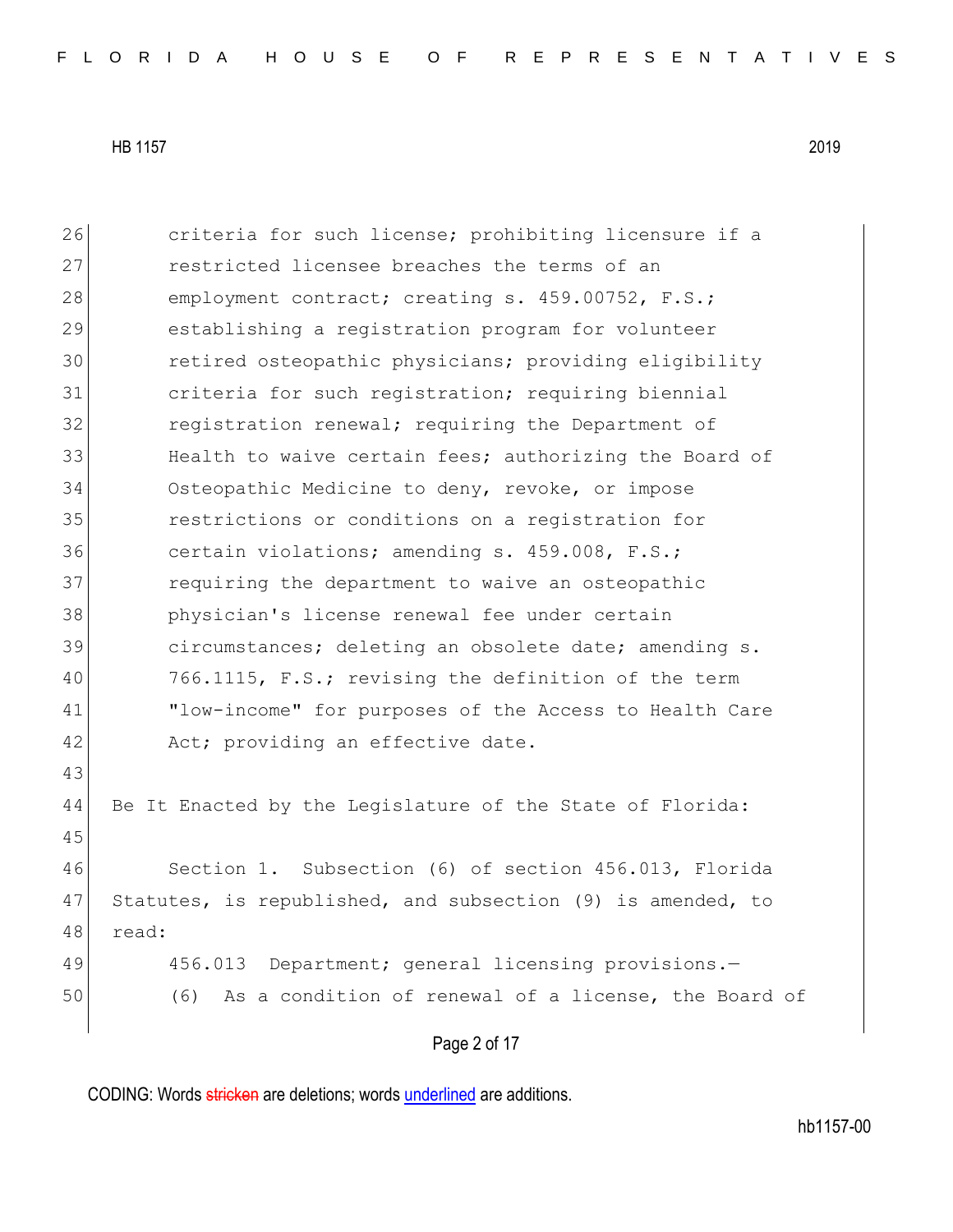Medicine, the Board of Osteopathic Medicine, the Board of 52 Chiropractic Medicine, and the Board of Podiatric Medicine shall each require licensees which they respectively regulate to periodically demonstrate their professional competency by completing at least 40 hours of continuing education every 2 years. The boards may require by rule that up to 1 hour of the 57 required 40 or more hours be in the area of risk management or cost containment. This provision shall not be construed to limit the number of hours that a licensee may obtain in risk management or cost containment to be credited toward satisfying 61 the 40 or more required hours. This provision shall not be 62 construed to require the boards to impose any requirement on 63 licensees except for the completion of at least 40 hours of continuing education every 2 years. Each of such boards shall determine whether any specific continuing education requirements not otherwise mandated by law shall be mandated and shall approve criteria for, and the content of, any continuing 68 education mandated by such board. Notwithstanding any other provision of law, the board, or the department when there is no board, may approve by rule alternative methods of obtaining continuing education credits in risk management. The alternative 72 methods may include attending a board meeting at which another 73 licensee is disciplined, serving as a volunteer expert witness 74 for the department in a disciplinary case, or serving as a member of a probable cause panel following the expiration of a

## Page 3 of 17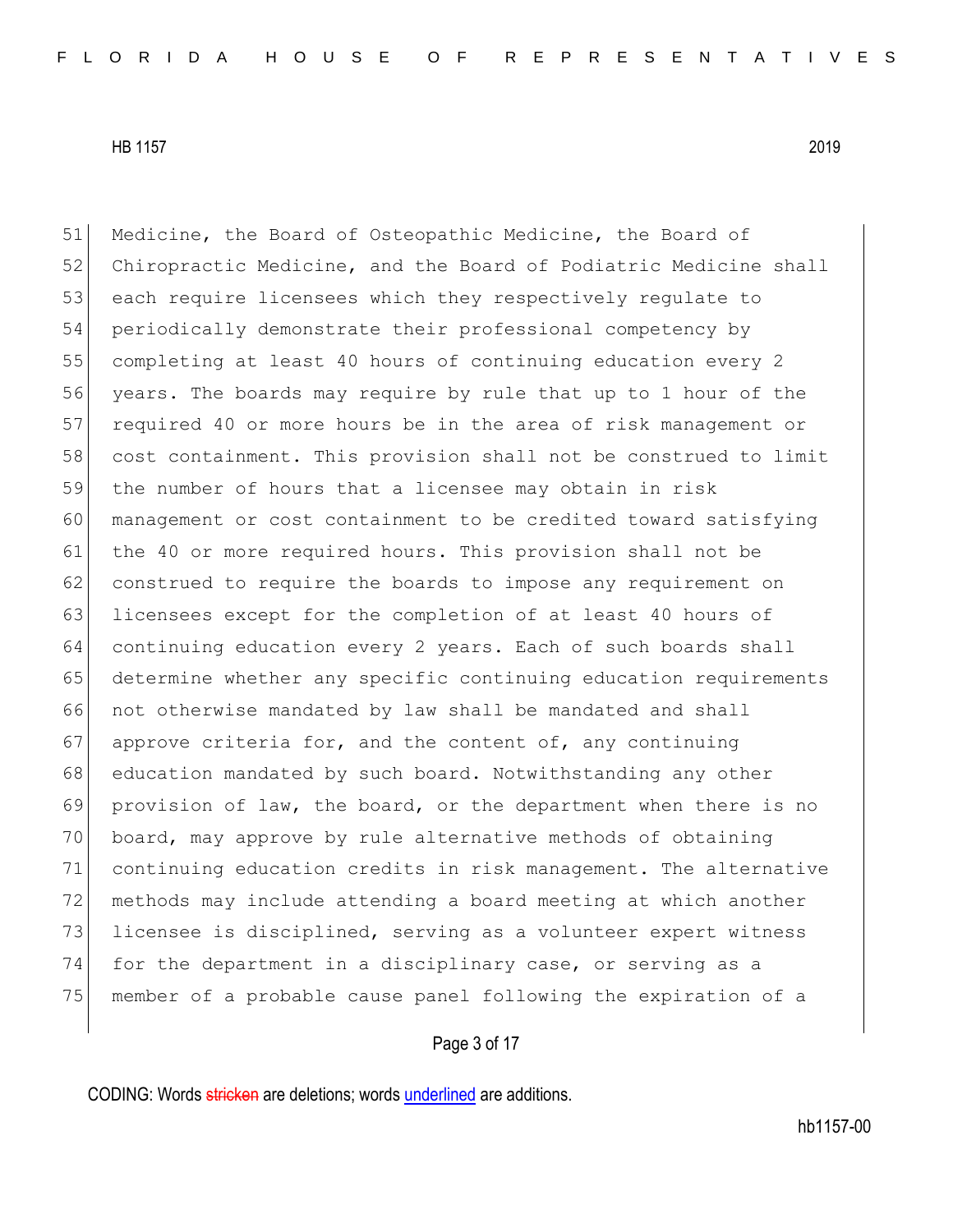76 board member's term. Other boards within the Division of Medical 77 Quality Assurance, or the department if there is no board, may 78 adopt rules granting continuing education hours in risk 79 management for attending a board meeting at which another 80 licensee is disciplined, for serving as a volunteer expert 81 witness for the department in a disciplinary case, or for 82 serving as a member of a probable cause panel following the 83 expiration of a board member's term.

84 (9) Any board that currently requires continuing education 85 for renewal of a license, or the department if there is no 86 board, shall adopt rules to establish the criteria for 87 continuing education courses. The rules may provide that up to a 88 maximum of 25 percent of the required continuing education hours 89 can be fulfilled by the performance of pro bono services to the 90 indigent or to underserved populations or in areas of critical 91 need within the state where the licensee practices. However, a 92 physician licensed under chapter 458 or chapter 459 who submits 93 to the department documentation proving that he or she has 94 completed at least 120 hours of pro bono services within a 95 biennial licensure period is exempt from the continuing 96 education requirements established by board rule under 97 subsection (6). The board, or the department if there is no 98 board, must require that any pro bono services be approved in 99 advance in order to receive credit for continuing education 100 under this subsection. The standard for determining indigency

Page 4 of 17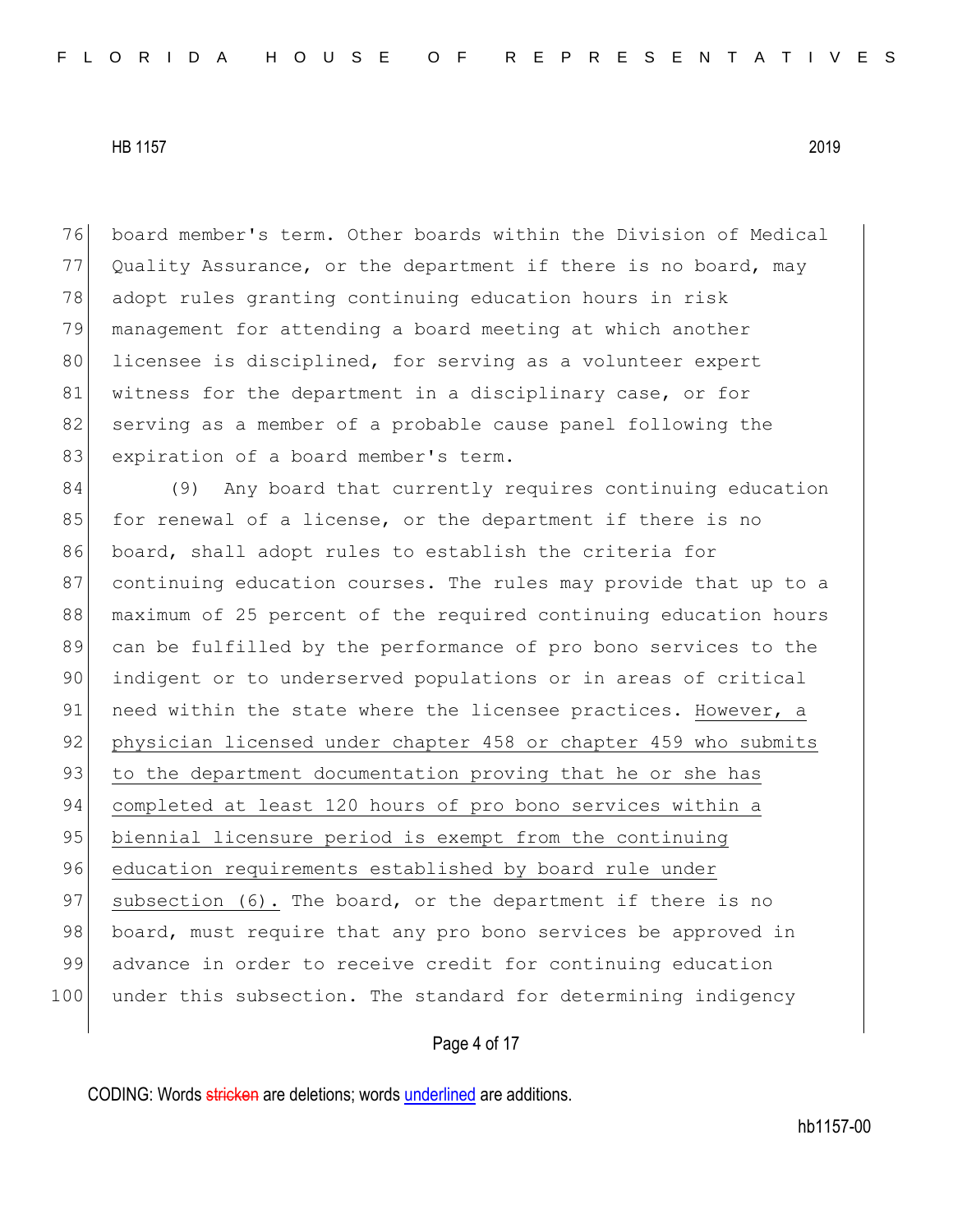101 shall be that recognized by the Federal Poverty Income 102 Guidelines produced by the United States Department of Health 103 and Human Services. The rules may provide for approval by the 104 board, or the department if there is no board, that a part of 105 the continuing education hours can be fulfilled by performing 106 research in critical need areas or for training leading to 107 advanced professional certification. The board, or the 108 department if there is no board, may make rules to define 109 underserved and critical need areas. The department shall adopt 110 rules for administering continuing education requirements 111 adopted by the boards or the department if there is no board. 112 Section 2. Subsections (2) and (3) of section 458.310, 113 Florida Statutes, are amended to read: 114 458.310 Restricted licenses.-115 (2) The board of Medicine may annually, by rule, develop 116 criteria and, without examination, issue restricted licenses 117 authorizing the practice of medicine in this state to not more 118 than 300 persons and to an unlimited number of physicians who 119 hold active, unencumbered licenses to practice medicine in 120 Canada if such applicants annually to up to 100 persons to 121 practice medicine in this state who: 122 (a) Submit to the department a completed application form; 123 (b) $\frac{a}{a}$  Meet the requirements of s. 458.311(1)(b), (c), 124 (d), and (g). A Canadian applicant must also provide the board

Page 5 of 17

125 with a printed or electronic copy of his or her fingerprint-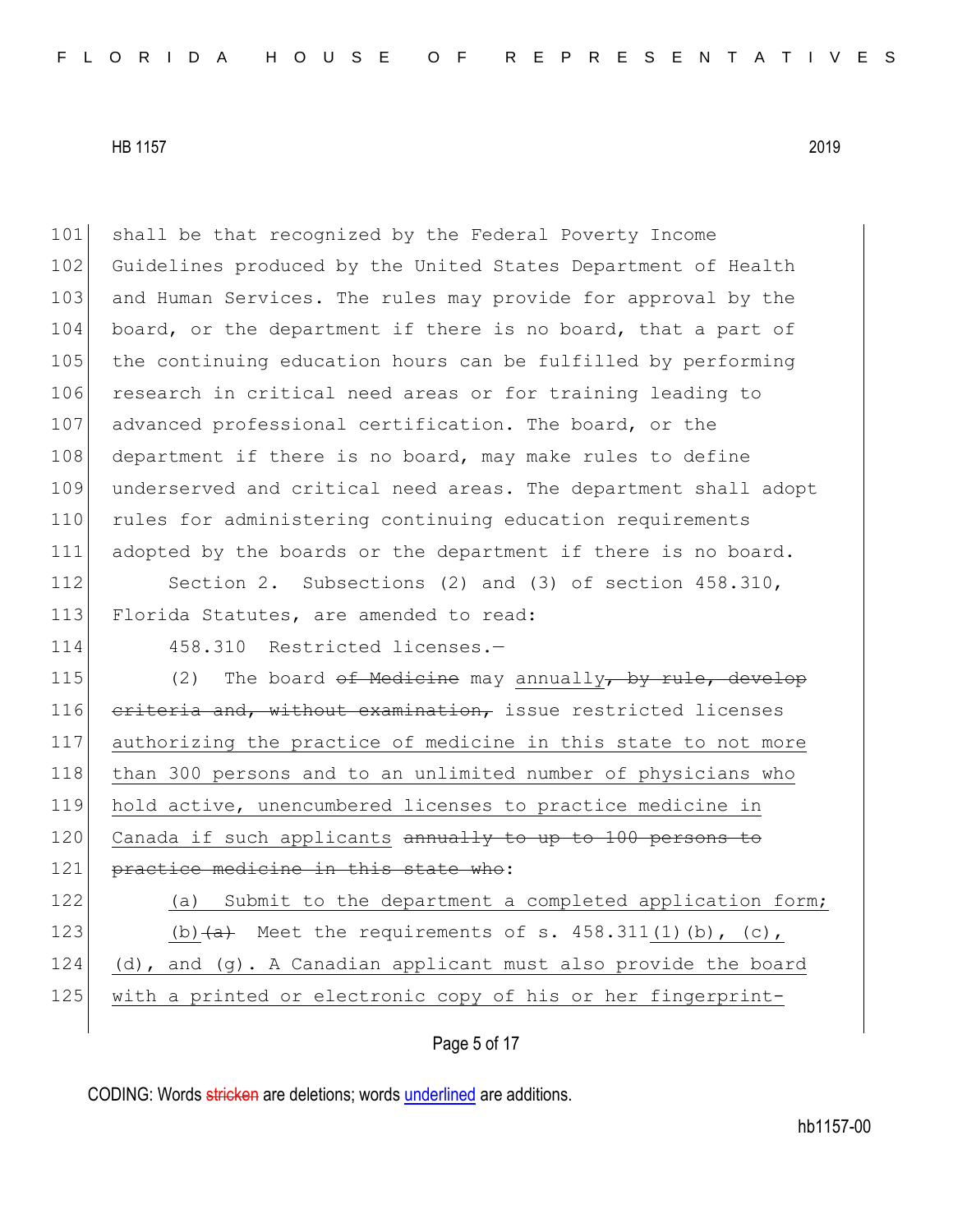126 based, national Canadian criminal history records check, 127 conducted within 6 months after the date of application; 128 (c) (b) Show evidence of the active licensed practice of 129 medicine in another jurisdiction for at least 2 years of the 130 immediately preceding 4 years, or completion of board-approved 131 postgraduate training within the year immediately preceding the 132 filing of an application; and 133 (d)  $\left(e\right)$  Enter into a contract to practice for a period of 134 up to 36  $24$  months solely in the employ of the state,  $\Theta$  a 135 federally funded community health center, or a migrant health 136 center; a free clinic that delivers only medical diagnostic 137 services or nonsurgical medical treatment free of charge to all 138 low-income residents; or a health care provider in a health 139 professional shortage area or medically underserved area 140 designated by the United States Department of Health and Human 141 Services, at the current salary level for that position. The 142 board may of Medicine shall designate other areas of critical 143 need in the state where these restricted licensees may practice. 144 (3) Before the end of the contracted 24-month practice 145 period, the physician must take and successfully complete the 146 licensure examination under s. 458.311 to become fully licensed 147 in this state. 148 Section 3. Section 458.3105, Florida Statutes, is created 149 to read: 150 458.3105 Registration of volunteer retired physicians.-

Page 6 of 17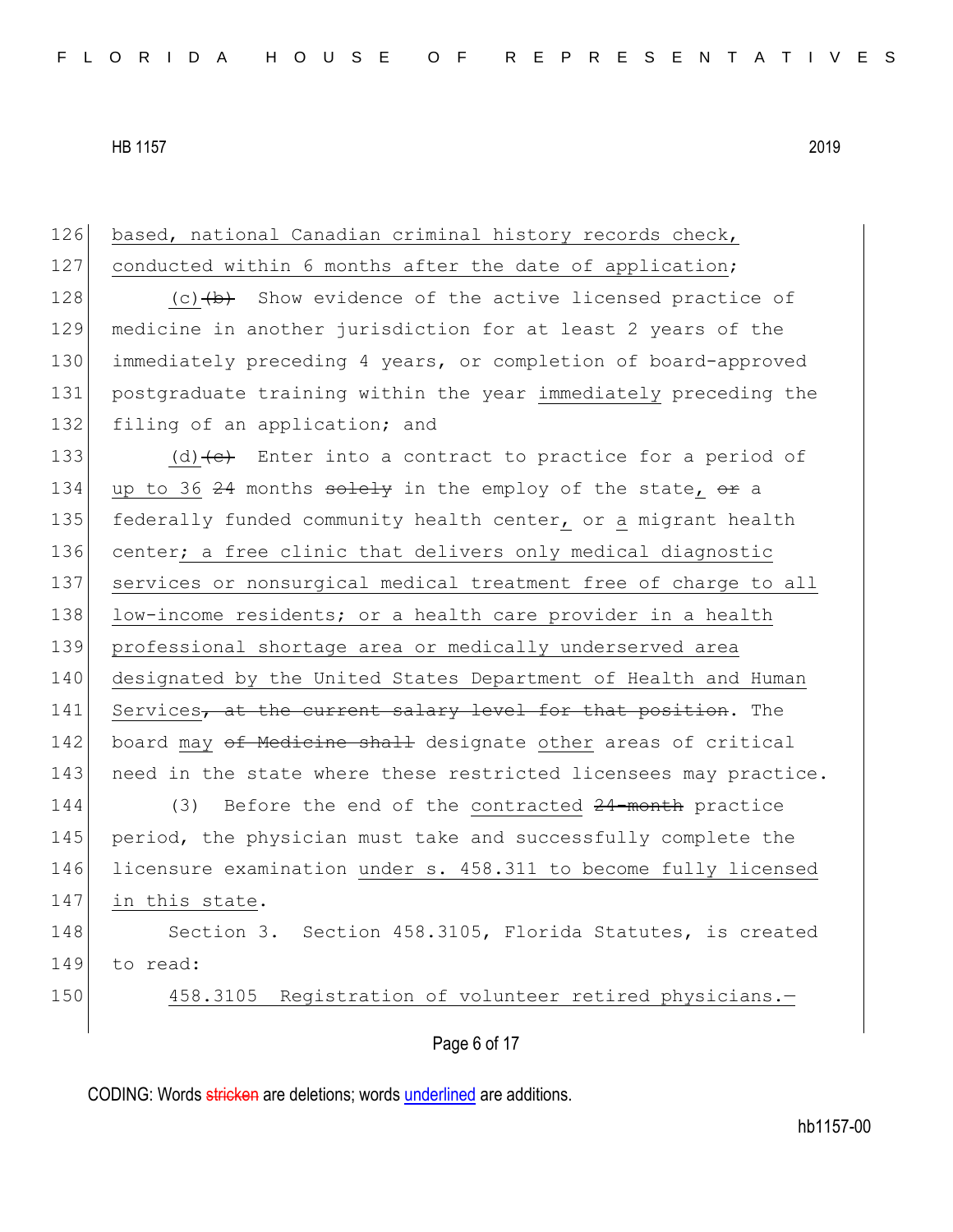| 151 | (1) A physician may register under this section to               |
|-----|------------------------------------------------------------------|
| 152 | practice medicine as a volunteer retired physician if he or she: |
| 153 | Submits an application to the board on a form<br>(a)             |
| 154 | developed by the department within 2 years after the date on     |
| 155 | which his or her license changed from active to retired status;  |
| 156 | (b) Provides proof to the department that he or she              |
| 157 | actively practiced medicine for at least 3 of the 5 years        |
| 158 | immediately preceding the date on which his or her license       |
| 159 | changed from active to retired status;                           |
| 160 | (c) Has held an active license to practice medicine and          |
| 161 | maintained such license in good standing in this state or in at  |
| 162 | least one other jurisdiction of the United States or Canada for  |
| 163 | at least 20 years;                                               |
| 164 | Contracts with a health care provider to provide free,<br>(d)    |
| 165 | volunteer health care services to indigent persons or medically  |
| 166 | underserved populations in health professional shortage areas or |
| 167 | medically underserved areas designated by the United States      |
| 168 | Department of Health and Human Services;                         |
| 169 | Works under the supervision of a nonretired physician<br>(e)     |
| 170 | who holds an active, unencumbered license; and                   |
| 171 | (f)<br>Only provides medical services of the type and within     |
| 172 | the specialty that he or she performed before retirement and     |
| 173 | does not perform surgery or prescribe a controlled substance as  |
| 174 | defined in s. 893.02(4).                                         |
|     |                                                                  |
| 175 | The physician shall apply biennially to the board for<br>(2)     |

Page 7 of 17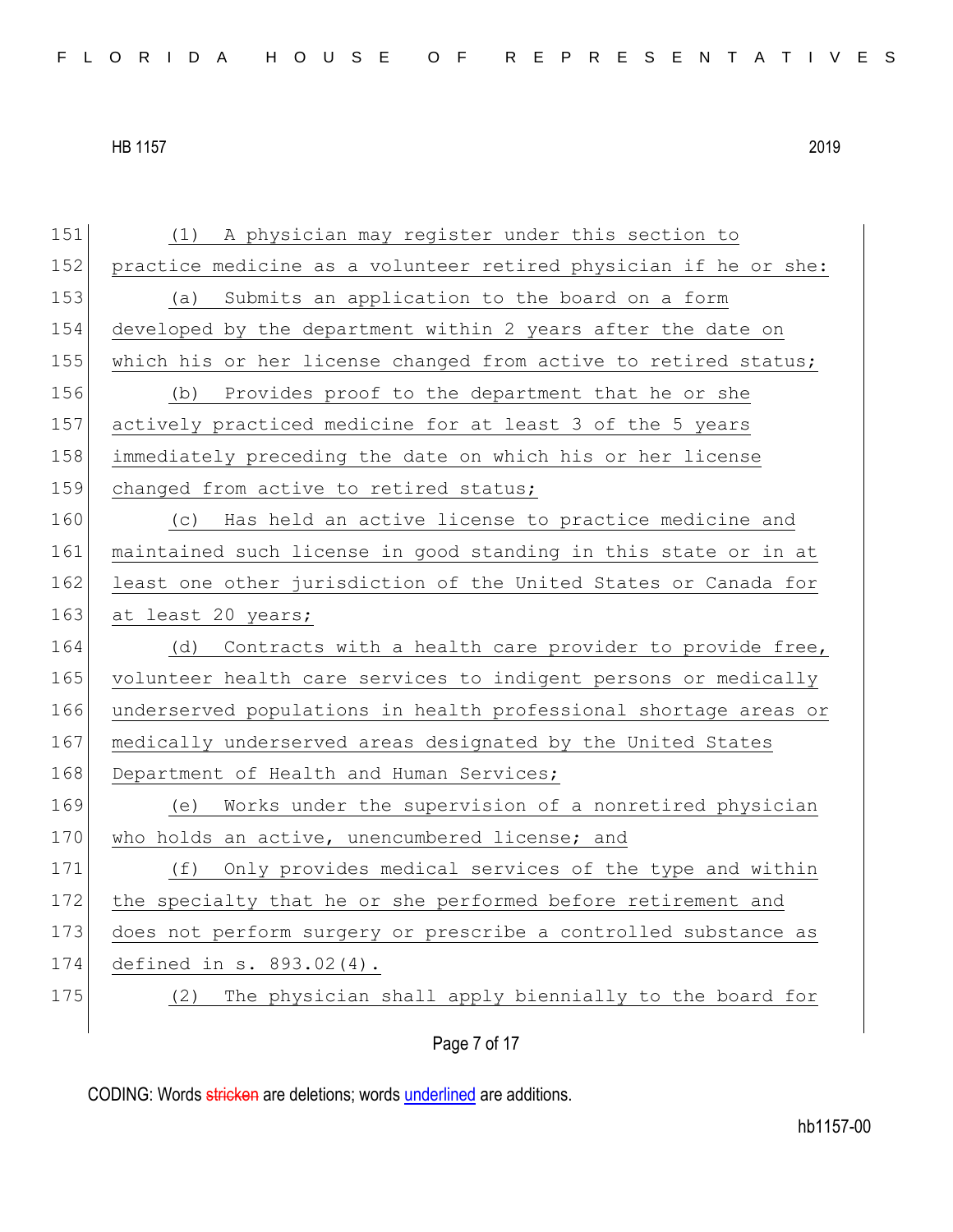176 renewal of his or her registration by demonstrating to the board 177 compliance with this section. 178 (3) The department shall waive all application, licensure, 179 unlicensed activity, and renewal fees for qualifying physicians 180 under this section. 181 (4) The board may deny, revoke, or impose restrictions or 182 conditions on a registration for any violation of this chapter 183 or chapter 456 or rules adopted thereunder. 184 (5) The board may deny or revoke registration for 185 noncompliance with this section. 186 Section 4. Paragraph (h) of subsection (1) of section 187 458.311, Florida Statutes, is amended to read: 188 458.311 Licensure by examination; requirements; fees.-189 (1) Any person desiring to be licensed as a physician, who 190 does not hold a valid license in any state, shall apply to the 191 department on forms furnished by the department. The department 192 shall license each applicant who the board certifies: 193 (h) Has obtained a passing score, as established by rule 194 of the board, on the licensure examination of the United States 195 Medical Licensing Examination (USMLE); or a combination of the 196 United States Medical Licensing Examination (USMLE), the 197 examination of the Federation of State Medical Boards of the 198 United States, Inc. (FLEX), or the examination of the National 199 Board of Medical Examiners up to the year 2000; or for the 200 purpose of examination of any applicant who was licensed on the

Page 8 of 17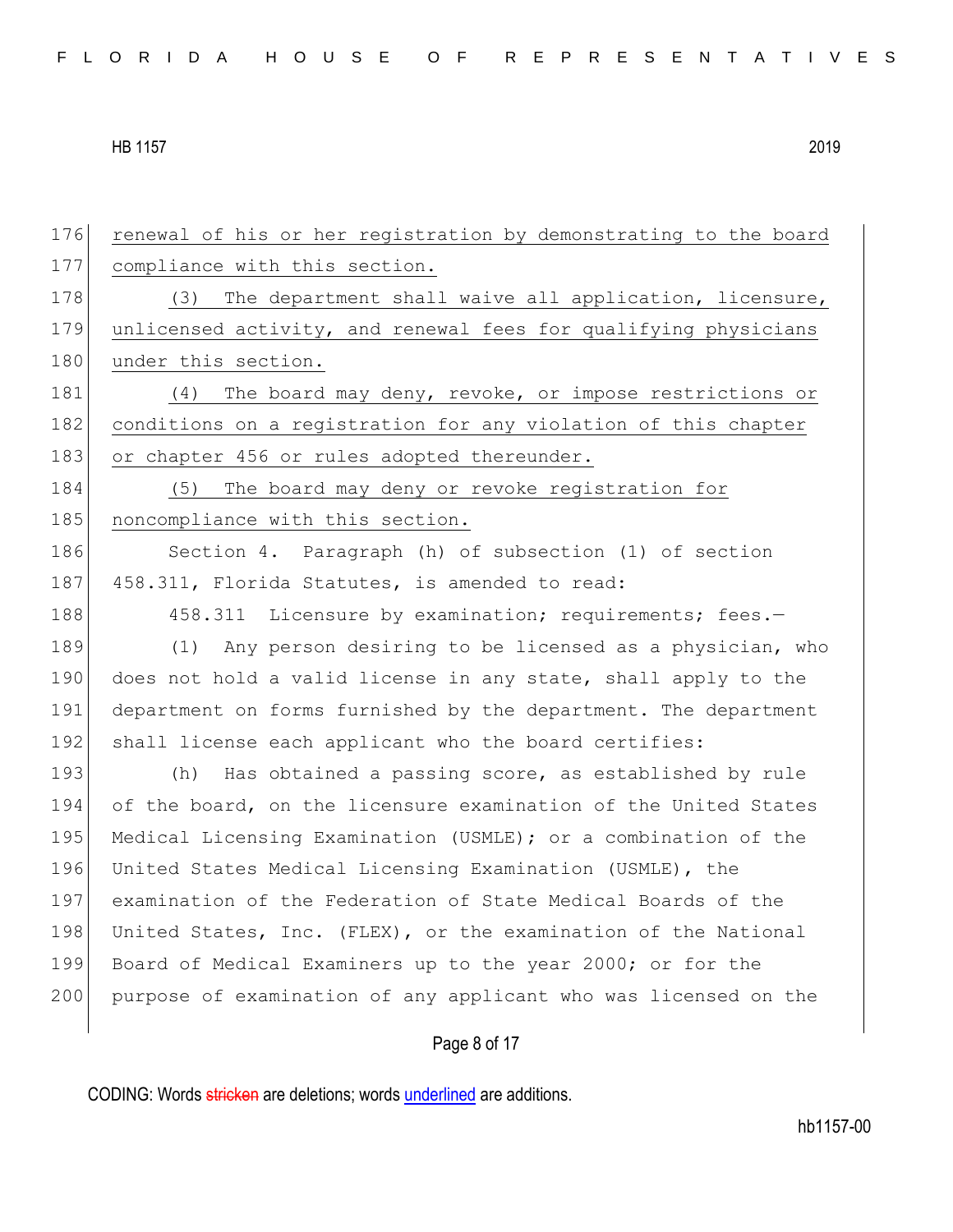201 basis of a state board examination and who is currently licensed 202 in at least one other jurisdiction of the United States  $\theta$ r 203 Canada, and who has practiced pursuant to such licensure for a 204 period of at least 10 years, or any applicant who holds an 205 active, unencumbered license to practice medicine in Canada and 206 who has practiced pursuant to such licensure for a period of at 207 least 10 years, use of the Special Purpose Examination of the 208 Federation of State Medical Boards of the United States (SPEX) 209 upon receipt of a passing score as established by rule of the 210 board. However, for the purpose of examination of any applicant 211 who was licensed on the basis of a state board examination 212 before  $\frac{p}{p}$  before  $\frac{p}{p}$  to 1974, who is currently licensed in at least 213 three other jurisdictions of the United States or Canada, and 214 who has practiced pursuant to such licensure for a period of at 215 least 20 years, this paragraph does not apply. 216 Section 5. Subsection (1) of section 458.319, Florida 217 Statutes, is amended to read: 218 458.319 Renewal of license. 219 (1) The department shall renew a license upon receipt of 220 the renewal application, evidence that the applicant has 221 actively practiced medicine or has been on the active teaching 222 faculty of an accredited medical school for at least 2 years of 223 the immediately preceding 4 years, and a fee not to exceed \$500; 224 provided, however, that if the licensee is either a resident

225 physician, assistant resident physician, fellow, house

## Page 9 of 17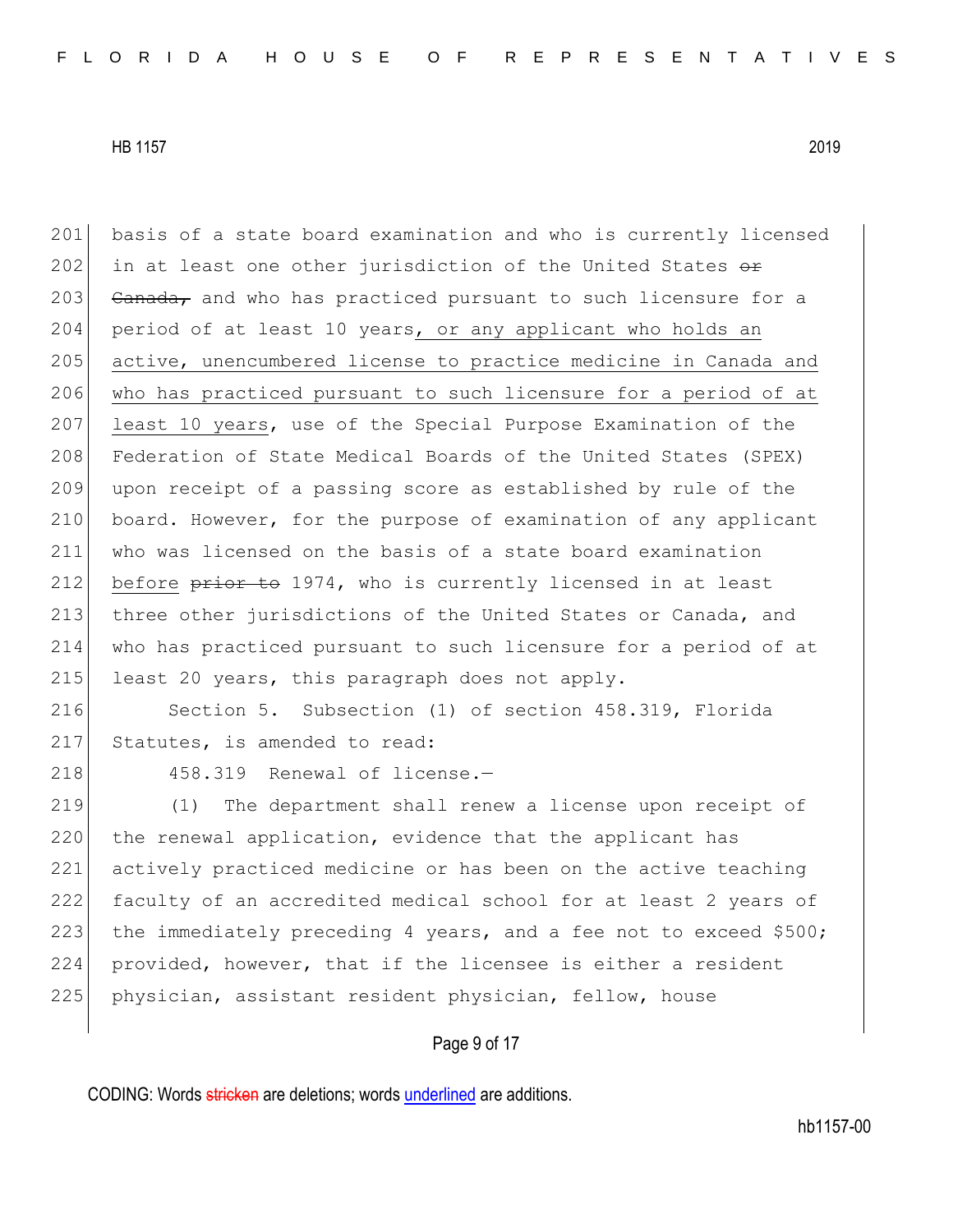226 physician, or intern in an approved postgraduate training 227 program, as defined by the board by rule, the fee shall not 228 exceed \$100 per annum. If the licensee demonstrates to the 229 department, in a manner set by department rule, that he or she 230 has provided at least 160 hours of pro bono medical services to 231 indigent persons or medically underserved populations within the 232 biennial renewal period, the department shall waive the renewal 233 fee. If the licensee has not actively practiced medicine for at 234 least 2 years of the immediately preceding 4 years, the board 235 shall require that the licensee successfully complete a board-236 approved clinical competency examination before prior to renewal 237 of the license. "Actively practiced medicine" means that 238 practice of medicine by physicians, including those employed by 239 any governmental entity in community or public health, as 240 defined by this chapter, including physicians practicing 241 administrative medicine. An applicant for a renewed license must 242 also submit the information required under s. 456.039 to the 243 department on a form and under procedures specified by the 244 department, along with payment in an amount equal to the costs 245 incurred by the Department of Health for the statewide criminal 246 background check of the applicant. The applicant must submit a 247 set of fingerprints to the Department of Health on a form and  $248$  under procedures specified by the department, along with payment 249 in an amount equal to the costs incurred by the department for a 250 | national criminal background check of the applicant for the

# Page 10 of 17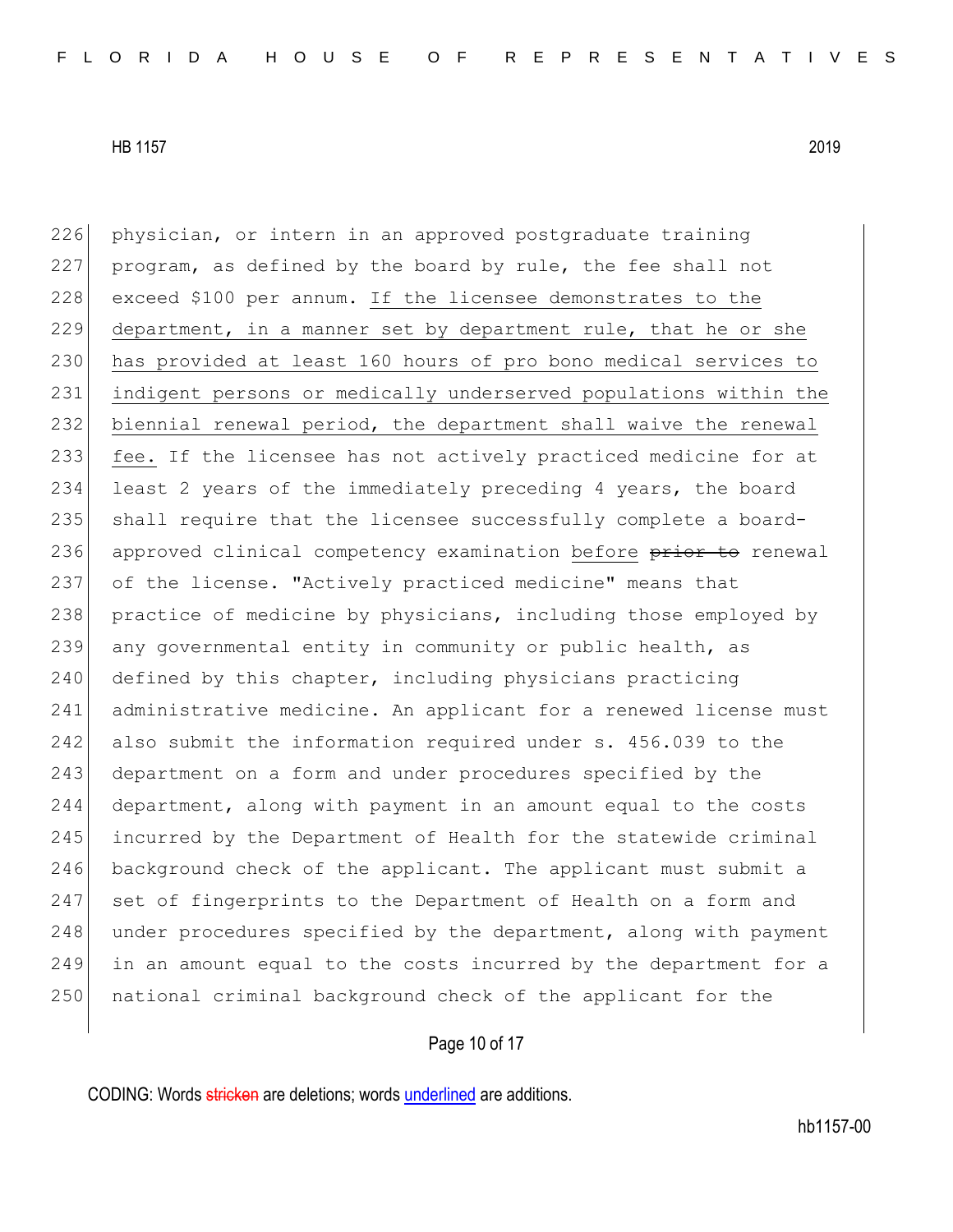251 initial renewal of his or her license after January 1, 2000. If 252 the applicant fails to submit either the information required 253 under s. 456.039 or a set of fingerprints to the department as 254 required by this section, the department shall issue a notice of 255 noncompliance, and the applicant will be given 30 additional 256 days to comply. If the applicant fails to comply within 30 days 257 after the notice of noncompliance is issued, the department or 258 board, as appropriate, may issue a citation to the applicant and 259 may fine the applicant up to \$50 for each day that the applicant 260 is not in compliance with the requirements of s. 456.039. The 261 citation must clearly state that the applicant may choose, in 262 lieu of accepting the citation, to follow the procedure under  $s$ . 263 456.073. If the applicant disputes the matter in the citation, 264 the procedures set forth in s. 456.073 must be followed. 265 However, if the applicant does not dispute the matter in the 266 citation with the department within 30 days after the citation 267 is served, the citation becomes a final order and constitutes 268 discipline. Service of a citation may be made by personal 269 service or certified mail, restricted delivery, to the subject 270 at the applicant's last known address. If an applicant has 271 submitted fingerprints to the department for a national criminal 272 history check upon initial licensure and is renewing his or her 273 license for the first time, then the applicant need only submit 274 the information and fee required for a statewide criminal 275 history check.

# Page 11 of 17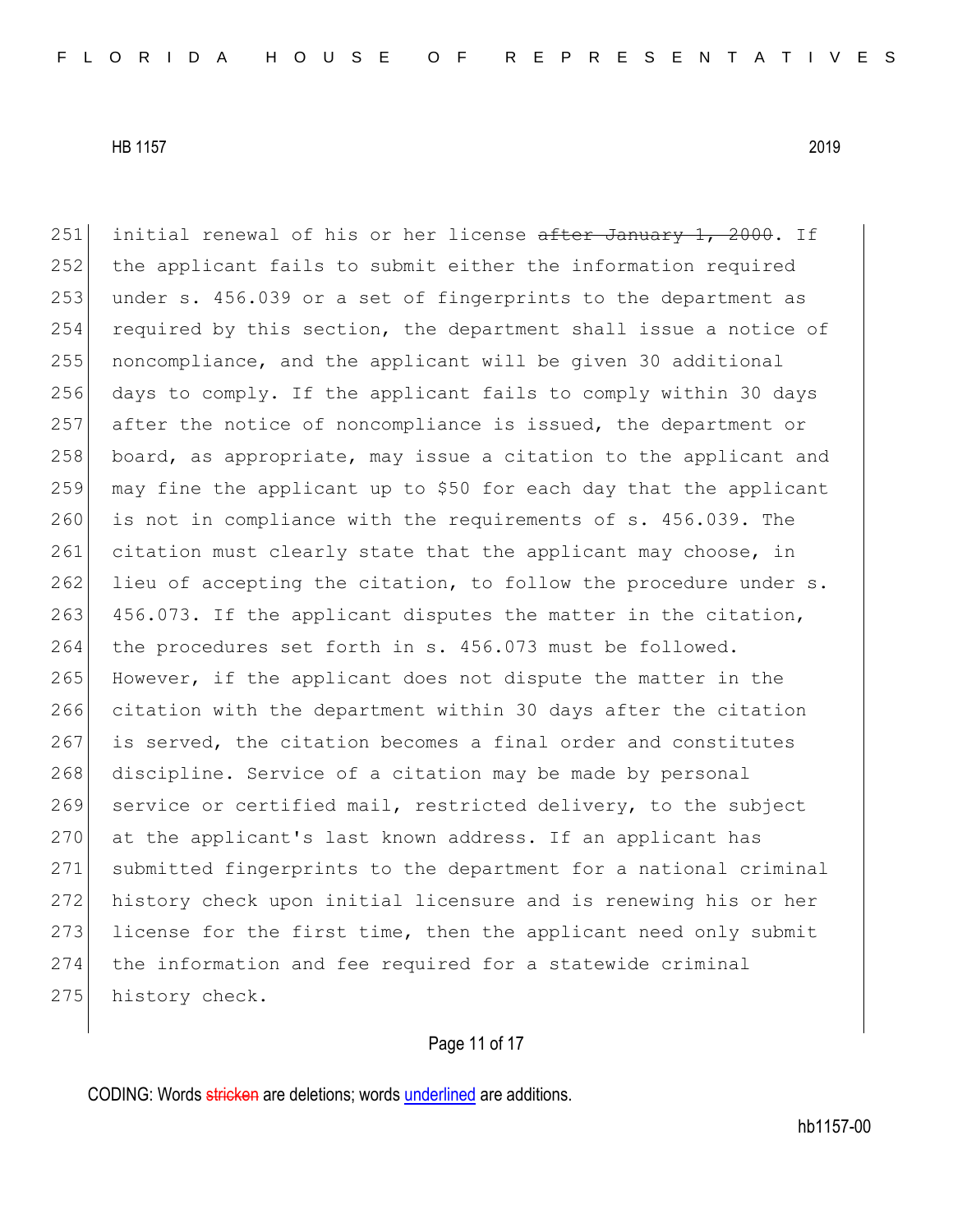276 Section 6. Section 459.00751, Florida Statutes, is created 277 to read: 278 459.00751 Restricted licenses.-279 (1) It is the intent of the Legislature to provide medical 280 services to all residents of this state at an affordable cost. 281 (2) The board may annually issue restricted licenses 282 authorizing the practice of osteopathic medicine in this state 283 to not more than 300 persons and to an unlimited number of 284 osteopathic physicians who hold active, unencumbered licenses to 285 practice medicine in Canada if such applicants: 286 (a) Submit to the department a completed application form; 287 (b) Meet the requirements of s. 459.0055(1)(b), (c), (d), 288 (e),  $(f)$ ,  $(g)$ , and  $(j)$ . A Canadian applicant must also provide 289 the board with a printed or electronic copy of his or her 290 fingerprint-based, national Canadian criminal history records 291 check, conducted within 6 months after the date of application; 292 (c) Show evidence of the active licensed practice of 293 medicine in another jurisdiction for at least 2 years of the 294 immediately preceding 4 years, or completion of board-approved 295 postgraduate training within the year immediately preceding the 296 filing of an application; and 297 (d) Enter into a contract to practice osteopathic medicine 298 for a period of up to 36 months in the employ of the state, a 299 federally funded community health center, or a migrant health 300 center; a free clinic that delivers only medical diagnostic

Page 12 of 17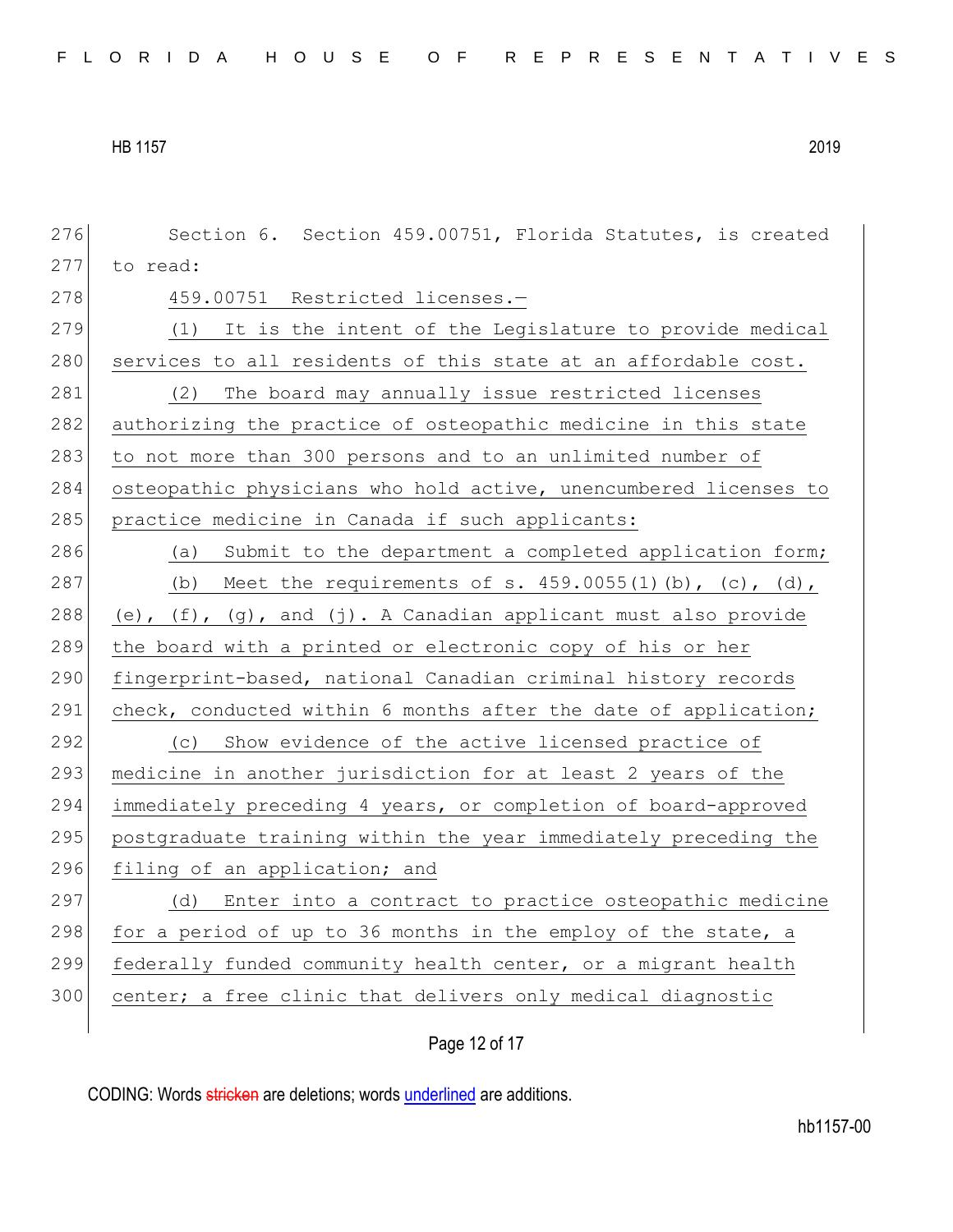services or nonsurgical medical treatment free of charge to all 302 low-income residents; or a health care provider in a health professional shortage area or medically underserved area designated by the United States Department of Health and Human Services. The board may designate other areas of critical need 306 in the state where these restricted licensees may practice. (3) Before the end of the contracted practice period, the osteopathic physician must take and successfully complete the licensure examination under s. 459.0055 to become fully licensed in this state. (4) If the restricted licensee breaches the terms of the employment contract, he or she may not be licensed as an osteopathic physician in this state under any licensing provisions. Section 7. Section 459.00752, Florida Statutes, is created to read: 459.00752 Registration of volunteer retired osteopathic 318 physicians.- (1) An osteopathic physician may register under this section to practice medicine as a volunteer retired osteopathic physician if he or she: (a) Submits an application to the board on a form developed by the department no earlier than 6 months before the date on which his or her license permanently expires and no 325 later than 2 years after such expiration;

Page 13 of 17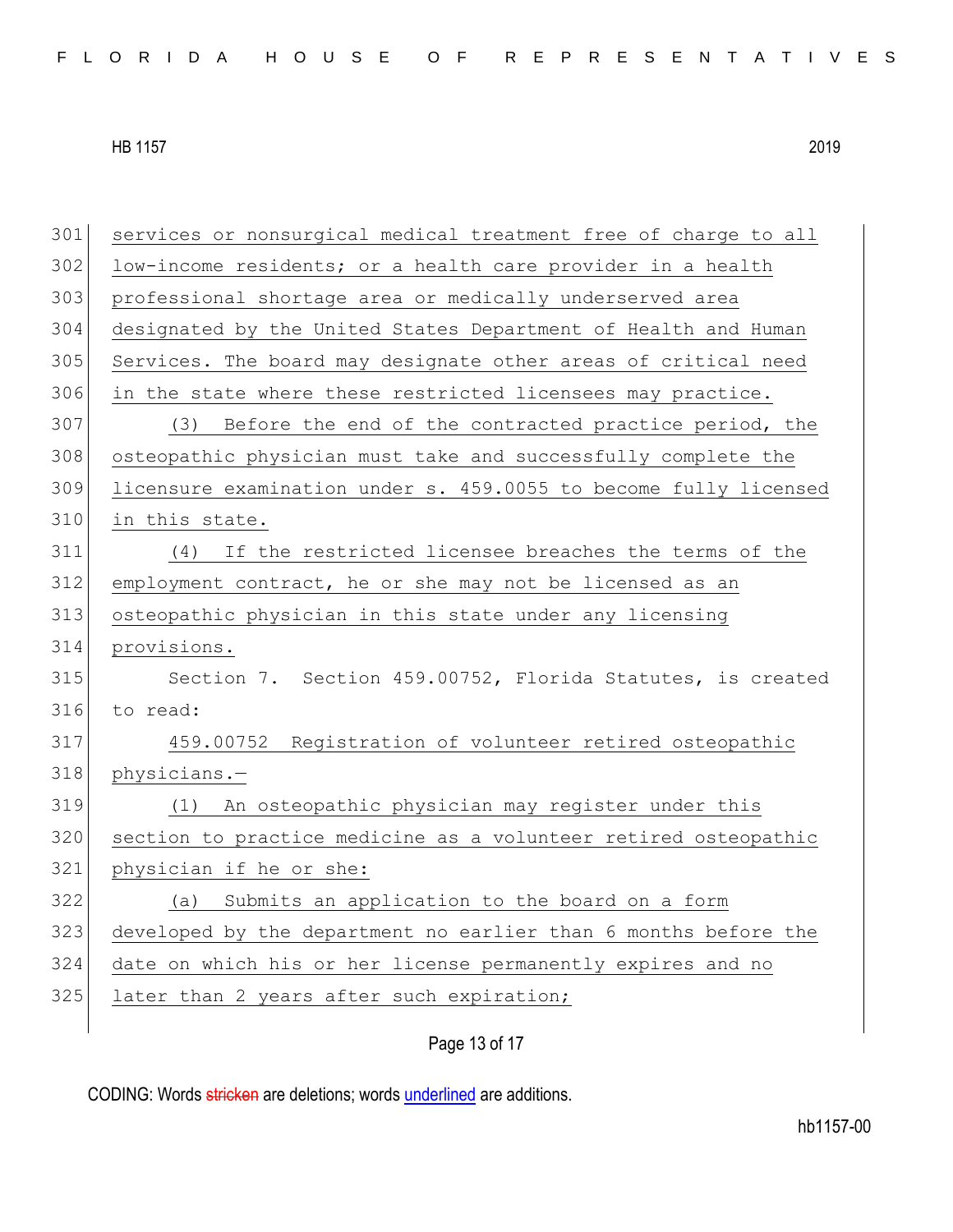| 326 | Provides proof to the department that he or she<br>(b)           |
|-----|------------------------------------------------------------------|
| 327 | actively practiced medicine for at least 3 of the 5 years        |
| 328 | immediately preceding the date on which his or her license       |
| 329 | changed from active to retired status;                           |
| 330 | (c) Has held an active license to practice osteopathic           |
| 331 | medicine and maintained such license in good standing in this    |
| 332 | state or in at least one other jurisdiction of the United States |
| 333 | or Canada for at least 20 years;                                 |
| 334 | Contracts with a health care provider to provide free,<br>(d)    |
| 335 | volunteer health care services to indigent persons or medically  |
| 336 | underserved populations in health professional shortage areas or |
| 337 | medically underserved areas designated by the United States      |
| 338 | Department of Health and Human Services;                         |
| 339 | Works under the supervision of a nonretired<br>(e)               |
| 340 | osteopathic physician who holds an active, unencumbered license; |
| 341 | and                                                              |
| 342 | Only provides medical services of the type and within<br>(f)     |
| 343 |                                                                  |
| 344 | the specialty that he or she performed before retirement and     |
|     | does not perform surgery or prescribe a controlled substance as  |
| 345 | defined in s. 893.02(4).                                         |
| 346 | The registrant shall apply biennially to the board for<br>(2)    |
| 347 | renewal of his or her registration by demonstrating to the board |
| 348 | compliance with this section.                                    |
| 349 | The department shall waive all application, licensure,<br>(3)    |
| 350 | unlicensed activity, and renewal fees for qualifying applicants  |

Page 14 of 17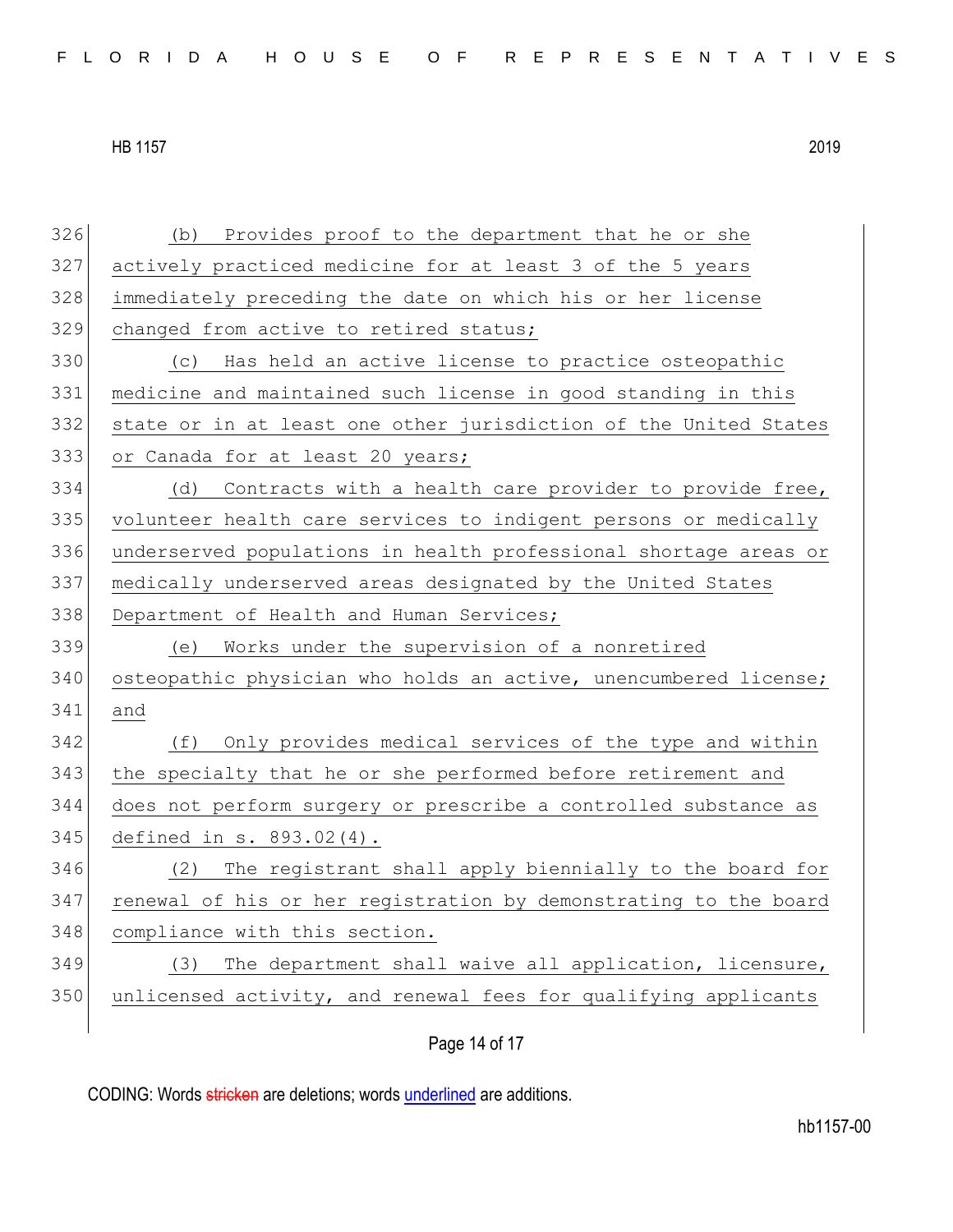| 351 | under this section.                                              |
|-----|------------------------------------------------------------------|
| 352 | (4)<br>The board may deny, revoke, or impose restrictions or     |
| 353 | conditions on a registration for any violation of this chapter   |
| 354 | or chapter 456 or rules adopted thereunder.                      |
| 355 | The board may deny or revoke registration for<br>(5)             |
| 356 | noncompliance with this section.                                 |
| 357 | Section 8. Subsection (1) of section 459.008, Florida            |
| 358 | Statutes, is amended to read:                                    |
| 359 | 459.008 Renewal of licenses and certificates.-                   |
| 360 | The department shall renew a license or certificate<br>(1)       |
| 361 | upon receipt of the renewal application and fee. If the licensee |
| 362 | demonstrates to the department, in a manner set by department    |
| 363 | rule, that he or she has provided at least 160 hours of pro bono |
| 364 | osteopathic medical services to indigent persons or medically    |
| 365 | underserved populations within the biennial renewal period, the  |
| 366 | department shall waive the renewal fee. An applicant for a       |
| 367 | renewed license must also submit the information required under  |
| 368 | s. 456.039 to the department on a form and under procedures      |
| 369 | specified by the department, along with payment in an amount     |
| 370 | equal to the costs incurred by the department of Health for the  |
| 371 | statewide criminal background check of the applicant. The        |
| 372 | applicant must submit a set of fingerprints to the Department of |
| 373 | Health on a form and under procedures specified by the           |
| 374 | department, along with payment in an amount equal to the costs   |
| 375 | incurred by the department for a national criminal background    |
|     |                                                                  |
|     | Page 15 of 17                                                    |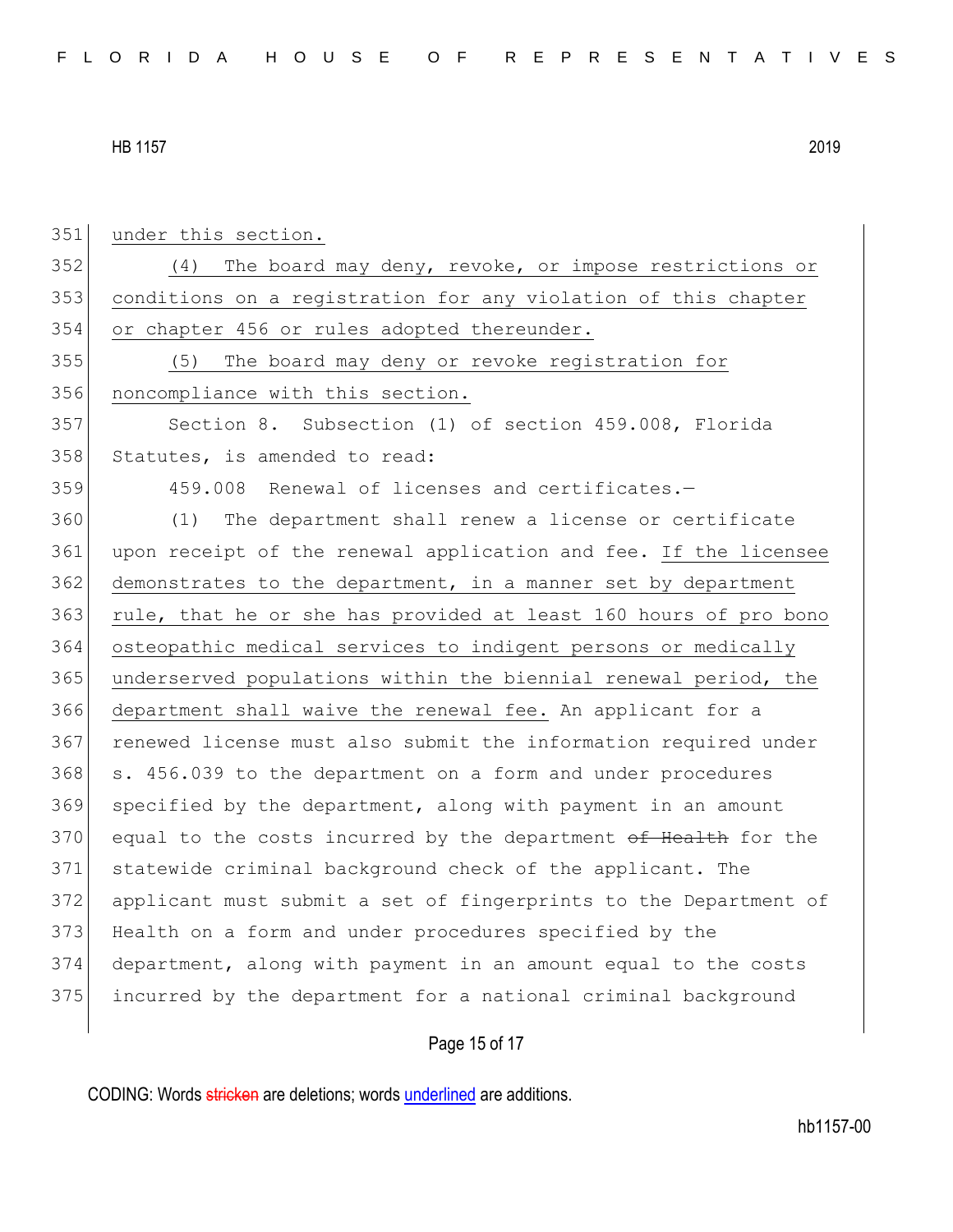376 check of the applicant for the initial renewal of his or her

377 license after January 1, 2000. If the applicant fails to submit

HB 1157 2019

378 either the information required under s. 456.039 or a set of fingerprints to the department as required by this section, the department shall issue a notice of noncompliance, and the applicant will be given 30 additional days to comply. If the applicant fails to comply within 30 days after the notice of noncompliance is issued, the department or board, as appropriate, may issue a citation to the applicant and may fine 385 the applicant up to \$50 for each day that the applicant is not 386 in compliance with the requirements of s. 456.039. The citation must clearly state that the applicant may choose, in lieu of accepting the citation, to follow the procedure under s. 456.073. If the applicant disputes the matter in the citation, 390 the procedures set forth in s. 456.073 must be followed. 391 However, if the applicant does not dispute the matter in the citation with the department within 30 days after the citation is served, the citation becomes a final order and constitutes discipline. Service of a citation may be made by personal 395 service or certified mail, restricted delivery, to the subject at the applicant's last known address. If an applicant has

 submitted fingerprints to the department for a national criminal history check upon initial licensure and is renewing his or her license for the first time, then the applicant need only submit 400 the information and fee required for a statewide criminal

### Page 16 of 17